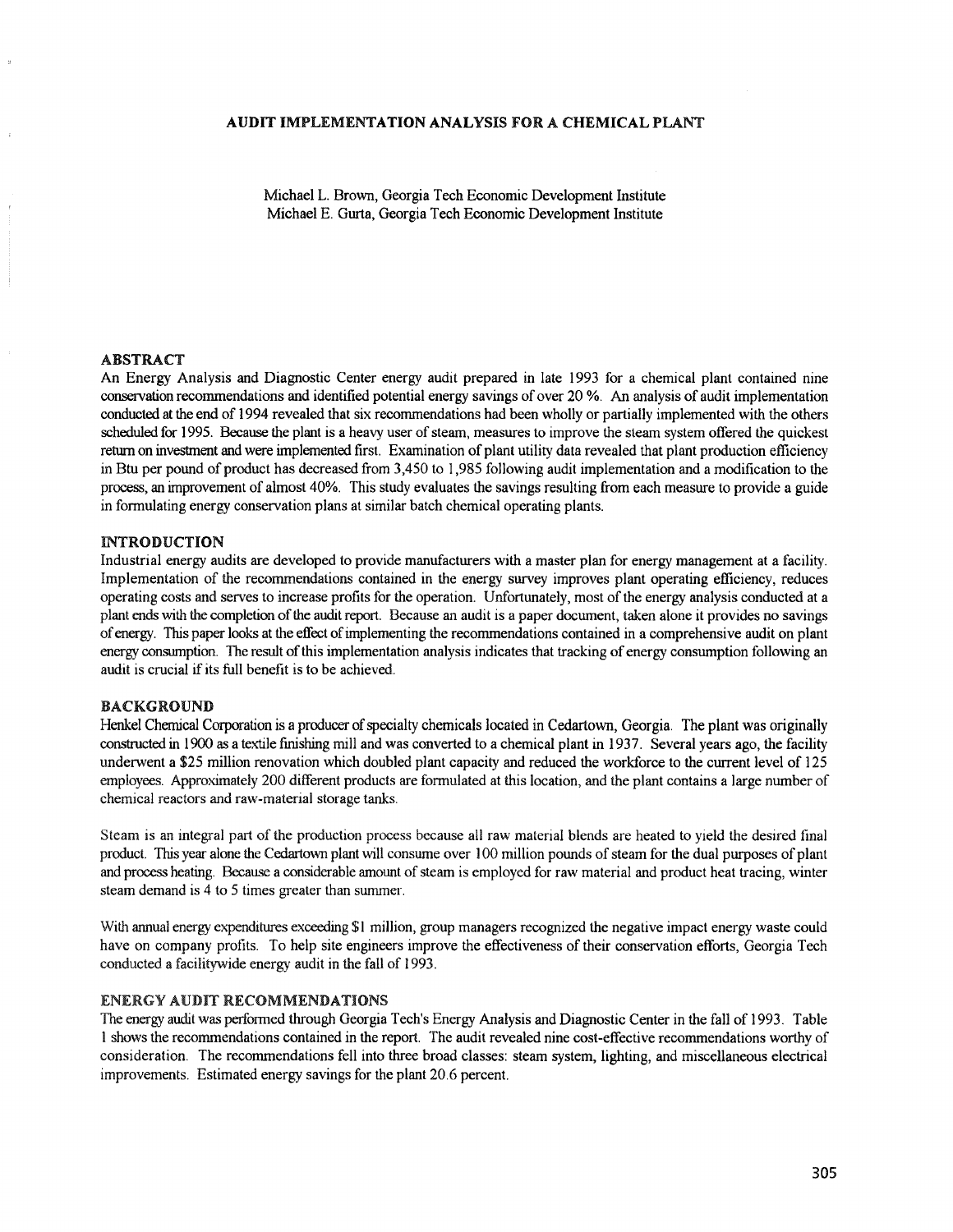| No. | Recommendation                                               | <b>Energy Savings</b><br>(MMBtu) | Simple Payback<br>(Years) |
|-----|--------------------------------------------------------------|----------------------------------|---------------------------|
|     | Downsize Boiler                                              | 36,634                           | 1.9                       |
| 2   | Increase Condensate Return                                   | 2,760                            | 0.7                       |
| 3   | Repair Steam Leaks                                           | 5,626                            | 0.1                       |
| 4   | Repair Steam Traps                                           | 6,740                            | 0.1                       |
| 5   | Install Energy-Efficient Lighting<br>and Electronic Ballasts | 278                              | 2.4                       |
| 6   | Replace Incandescent with<br><b>Fluorescent Lighting</b>     | 46                               | 1.0                       |
| 7   | Replace Mercury Vapor with<br>Metal Halide Lighting          | 49                               | 2.9                       |
| 8   | Use High Efficiency Motors                                   | 125                              | 2.8                       |
| Q   | Relocate Compressed Air Intake                               | 83                               | 0.2                       |
|     |                                                              | 52,341                           | 1.4                       |

### TABLE 1 ENERGY AUDIT RECOMMENDATIONS

#### Steam System Recommendations

Four measures suggested improvements to the steam system.

The frrst recommendation, and the recommendation promising the most cost savings, was to downsize the existing boiler. The plant had an 80,000 pph natural gas boiler that was only loaded at 23 percent even during peak periods. Boiler load varies to a low of 14 percent in the summer. Boilers with loads below 40 percent display low efficiency due to excessive shell losses and poor combustion efficiency resulting from an exorbitant amount of combustion air. To more closely match actual plant steam demand, a 750 hp (25,875 pph) firetube boiler was recommended to replace the existing boiler. Estimated fuel savings for "right-sizing" the boiler is 10 percent of the original input.

The second steam system recommendation is to increase the amount of condensate being returned. Condensate is at a higher temperature than make-up water, and thus less energy is required to bring the already hot condensate to boiling. Cost savings will also result from reduced water and water chemical usage. Condensate was observed to being dumped in four different locations. Measurement of the condensate indicated 3.7 gallons were being lost per minute. By installing 600 feet of piping, this condensate can be retwned to an existing receiver.

Sixteen steam leaks were found throughout the plant. Such leaks are not uncommon in plants which use a lot of steam. However, these leaks should not be tolerated. Any steam escaping the steam system must be replaced by the boiler. The sixteen steam leaks found were losing an estimated 5,626 million Btus per year.

The last steam system recommendation is to repair steam traps. Stearn traps are one area often overlooked in a steam system. Stearn traps, as mechanical devices, fail periodically. When this occurs, steam traps no longer capture steam for condensation, but allow it to pass virtually unrestricted. Failed or worn traps result in the waste of high quality steam and should be repaired to reduce the load on the boiler and save energy.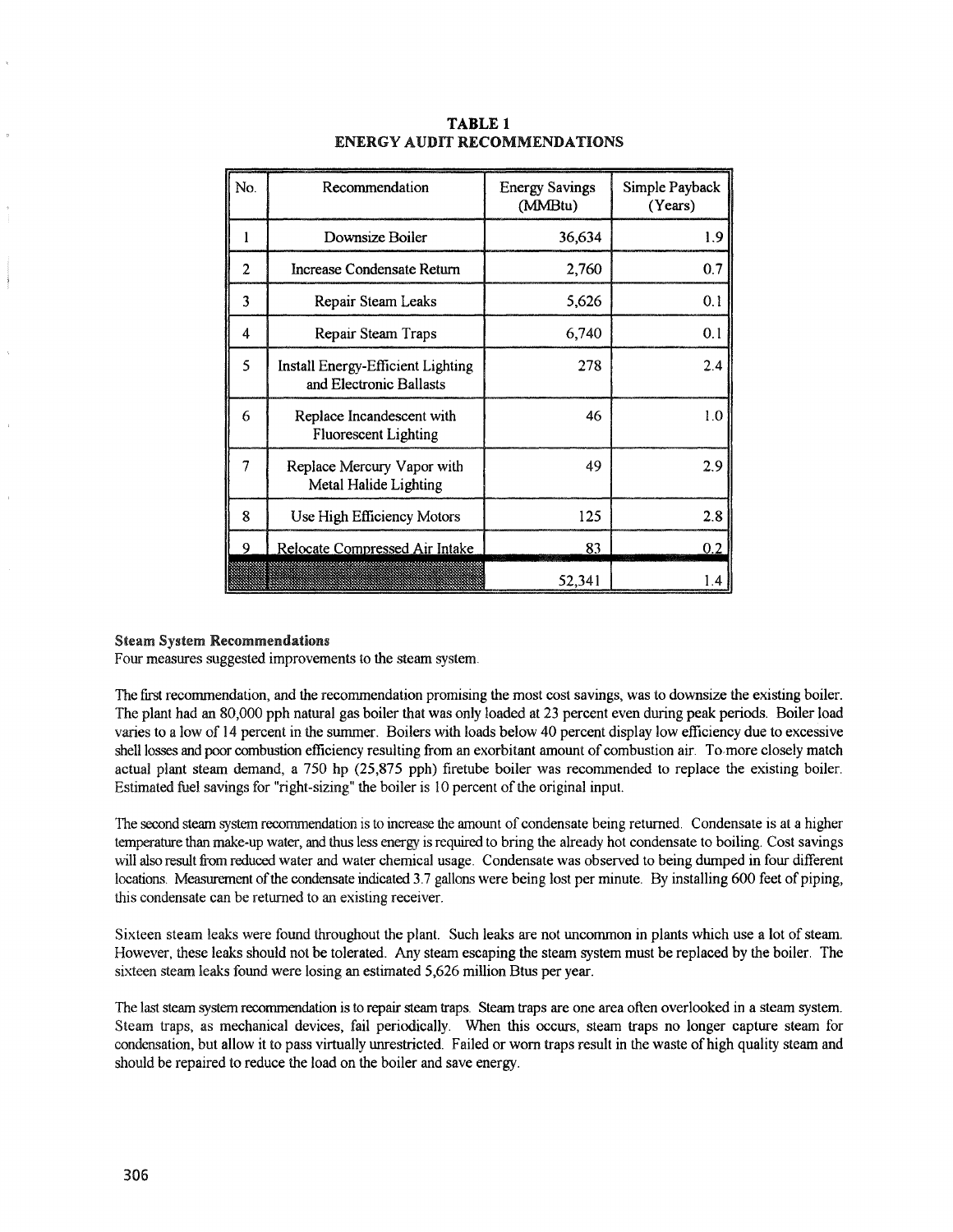#### Lighting Recommendations

Three recommendations involved improvements to the plant's lighting system. The measures were use ofenergy-efficient lamps and electronic ballasts in fluorescent fixtures, replace existing incandescent lighting with fluorescent, and replace mercury vapor lighting with metal halide.

The use of energy-efficient fluorescent lamps and electronic ballasts can reduce fluorescent light energy consumption by 14 to 43 percent per fixture. The plant uses a variety of eight-foot and four-foot fluorescent fixtures in offices and warehouses throughout the facility. Lamps in four-foot fixtures can be replaced with T8 lamps that are one inch in diameter and rated at 32 watts each. The eight-foot lamps should be replaced with energy efficient lamps that are rated at 60 watts each.

The stockroom at the plant is currently lighted with 15 150-watt incandescent lamps. If these fixtures were replaced with fluorescent fixtures on an equivalent lumen basis, only six two-lamp, eight-foot fixtures would be needed. This leads to a savings of 13,469 kWh/yr per year. In addition, fluorescent lamps last up to ten times longer than incandescent lamps.

The drumming area is currently lighted with 250-watt mercury vapor lamps. Metal halide lamps are available as a direct replacement for the mercwy vapor lamps. The lamps, rated at 215 watts, will provide as much light as the mercury vapor lamps and allow a reduction of 35 watts per lamp. The mercury vapor lamps should be replaced with metal halide as they burn out.

### Miscellaneous Electrical Recommendations

Two other measures, using high efficiency motors and relocating the compressed air intake, were included in the energy audit.

High efficiency motors, which are 2-3 percent more efficient than standard motors, were recommended as replacements when the standard efficiency motors fail.

Relocating the compressed air intake from an indoor to an outdoor location, preferably a shady location with northern exposure, will result in energy savings. Moving intakes outdoors results in cooler air intake temperatures throughout the year. Less work is required to compress the cooler air, thereby saving energy. Although the savings associated with this measure is small, the associated capital expenditure is also usually low.

### IMPLEMENTATION ANALYSIS

Using the audit report as a guide, plant engineers devised a master energy management plan in early 1994. One of four actions, rejection, incremental implementation, immediate implementation or near-tenn implementation, was assigned to each measure. Only one measure, relocate compressor intake was rejected outright. Plans to implement the remaining measures were then fonnulated

With fossil fuel, natural gas and fuel oil, comprising 87.3 percent of the energy used at the plant, steam system measures offered the greatest energy and cost savings potential and were addressed first. Steam system maintenance items, leaking pipes and traps, were implemented immediately\_ The maintenance staffwas directed to conduct weekly surveys to identify and repair steam leaks. This procedure significantly reduced losses due to leaks.

An ultrasonic diagnostic tool for quantifying steam trap leaks was purchased and used to survey the traps. Before the surveys were begun, the traps were not tagged and an accurate count of plant traps did not exist. After purchasing the diagnostic tool, the traps were tagged, entered into a database, and tested for leakage monthly in the winter and quarterly in the summer. The diagnostic device detennines the amount ofleakage from each trap so that a steam leakage cost can be calculated. Traps are repaired when the energy loss due to leakage exceeds a set value. Between 5-10 traps with heavy leakage are found each survey.

The two other steam system measures, downsize boiler and increase condensate return, were selected for implementation later due to the large investment involved. A smaller boiler was installed in October, 1994. Energy data since its installation has not shown significant savings, but this is not unexpected because most of the savings were expected during the low-load months ofsummer. Additional condensate retwn piping will probably be installed sometime in 1996. Because some long runs are involved and the investment large, it was delayed primarily due to the relatively small savings.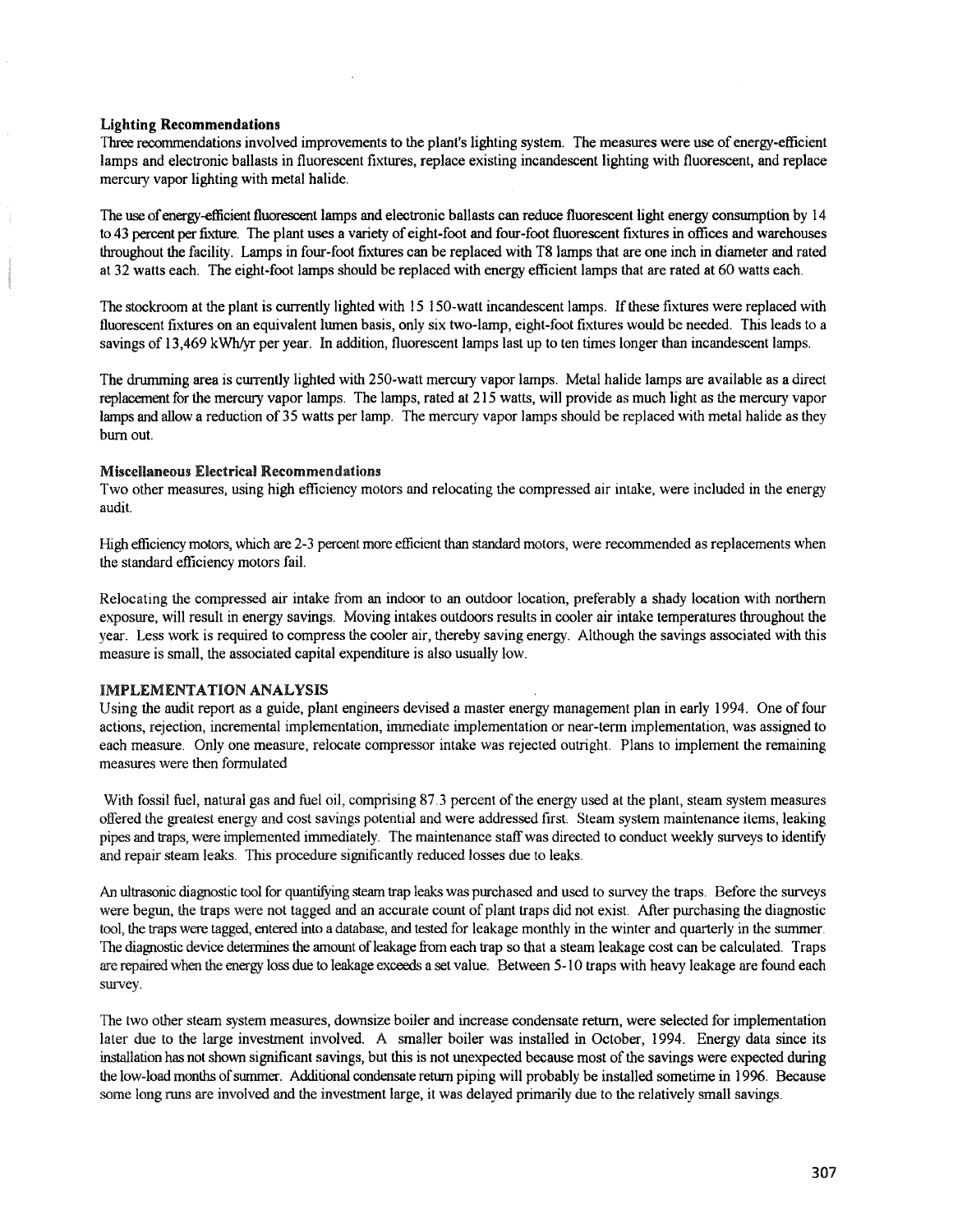The lighting measures and energy-efficient motors are being implemented incrementally as the existing lights and motors fail. Because the expected savings was not large and implementation is incremental, only small savings to date are expected for these measures.

Because the production rate and energy costs vary from year to year, savings are best determined by calculating production efficiency in Btu/lb (see Figure 1). Production efficiency is found when the plant energy consumption in Btu is divided by the annual production in pounds. Using 1993 as the base year, savings were determined for 1994 and 1995. Data for 1995 is based on the first four months. The 1995 production efficiency to date is 7.7 percent better than the base year and about 1.5 percent better than 1994.





While complete data is not yet available due to incremental implementation and winter only consumption information following installation ofthe new boiler, the changes accomplished thus far have netted a positive energy savings. Work is continuing on the remaining measures, hut the improvement in plant efficiency already achieved is a great incentive to continue the process. Because production has been expanding each year, ifthe plant maintained the same efficiency in 1995 as 1993, the year before the improvements were started, energy consumption would be approximately 22,300 MMBtu less. Using an average energy cost of \$3.50/MMBtu, the annual cost savings over the base year efficiency is estimated to be near \$80,000. .

While audit implementation has yielded more than 7 percent improvement in production efficiency since 1993, the greatest gain occurred in 1992 before the audit was perfonned. During this year an inefficient hot oil heater was eliminated and replaced with steam. The hot oil unit consumed a large amount of electricity and could be replaced easily by steam.

# CONCLUSION

While energy audits provide a comprehensive plan for energy management, generation of actual savings depends on proper implementation. Our analysis found energy savings had been achieved at the plant analyzed, though not up to the level expected. Two conclusions can be deduced from this outcome. First, industrial plants are extremely complex operations and